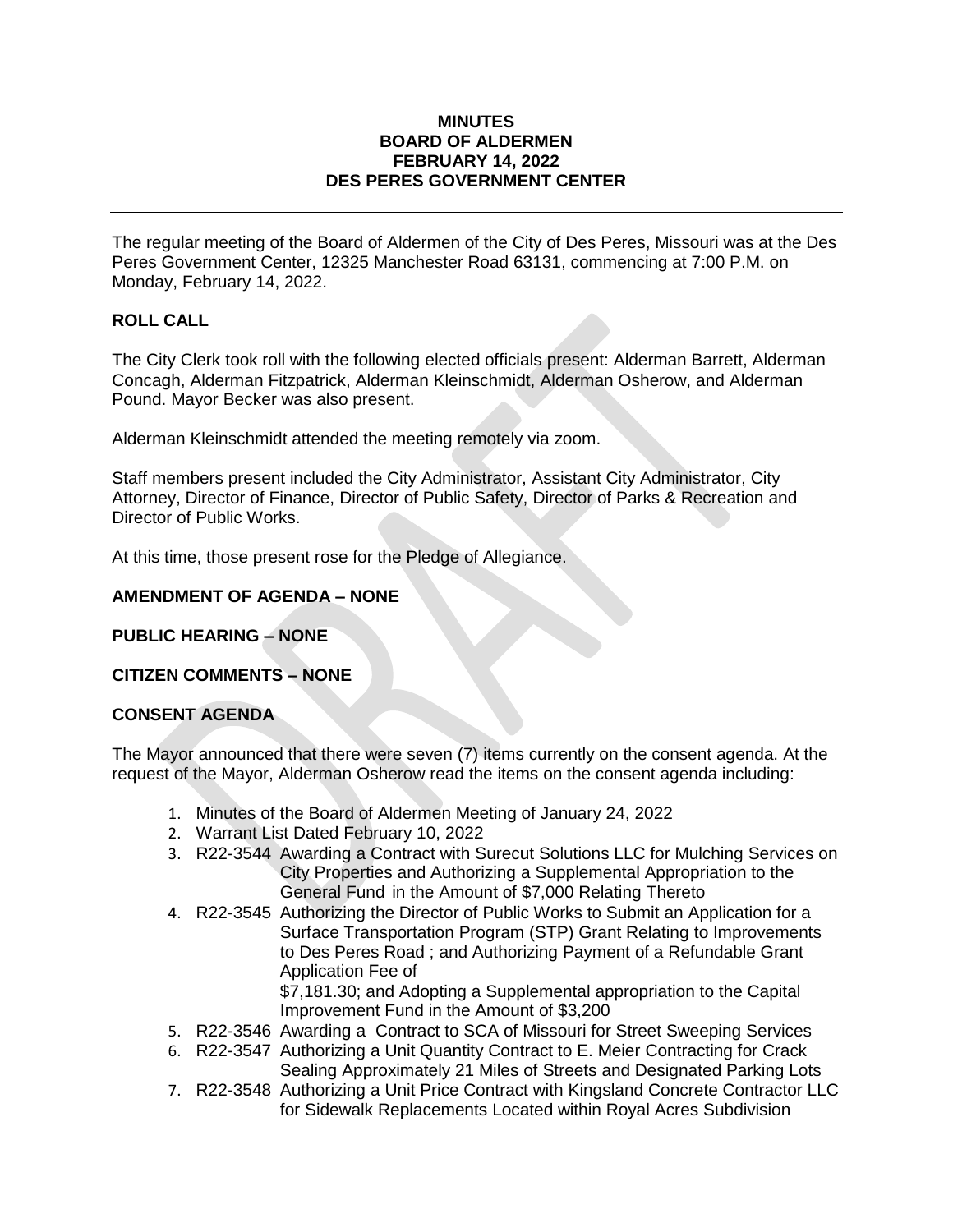Alderman Concagh made a motion, seconded by Alderman Barrett to approve the seven items on the Consent Agenda, as presented. A roll call vote was taken with the following results: Alderman Barrett, "AYE", Alderman Fitzpatrick, "AYE", Alderman Concagh, "AYE", Alderman Kleinschmidt, "AYE" Alderman Osherow, "AYE", Alderman Pound, and "AYE". Motion passed 6-  $\Omega$ .

# **REPORT OF THE MAYOR - NONE**

## **REPORTS OF OFFICERS AND COMMITTEES – NONE**

- Report of the Public Safety Commission Meeting held January 25, 2022
- Report of the Audit & Finance Committee Meeting held January 26, 2022
- Report of the Board of Adjustment Meeting held January 26, 2022
- Report of the Planning & Zoning Commission Meeting held February 9, 2022

## **REPORT OF THE CITY ADMINISTRATOR**

 **Request of Edward Jones for Temporary Wall Sign Celebrating 100th Anniversary**  The City of Des Peres received an unusual request from Edward Jones for a temporary wall/window sign to be affixed to the southern glass wall of their World Headquarters celebrating their 100th Year since their founding. It is Edward Jones intention to do similar branding of all of their buildings in St Louis including their major Maryland Heights campus. The City of Des Peres Sign Code does not contemplate such a request under our Temporary Commercial Sign Regulations which focus primarily on "Grand Opening" events and most of those provisions apply only on the C-1 District (EDJ is zoned C-3 which is unique to their property) and envision signs that are no greater than 150 sq ft and in place for no longer than 30 days except for a "Grand Opening" which can be in place up to 60 days.

Tod Huddleston, Edward Jones, stated the sign would be up from the end of March until the end of the 2022 year.

City Attorney, Chris Graville asked what St. Louis County is doing for the sign permit for the location at Maryland Heights. Mr. Huddleston expressed St. Louis County doubled the size of the normal temporary sign permit.

It was decided to take this up at the February 28 Board of Aldermen Meeting.

#### **Report on 2022 Deer Population Survey**

Assistant City Administrator, Scott Schaefer gave a brief synopsis on the 2022 Deer Population Survey

This topic was discussed on under new business; line items e. R22-3549 and f. R22- 3550.

#### **LEGISLATION**

#### **Unfinished Business - None**

**New Business**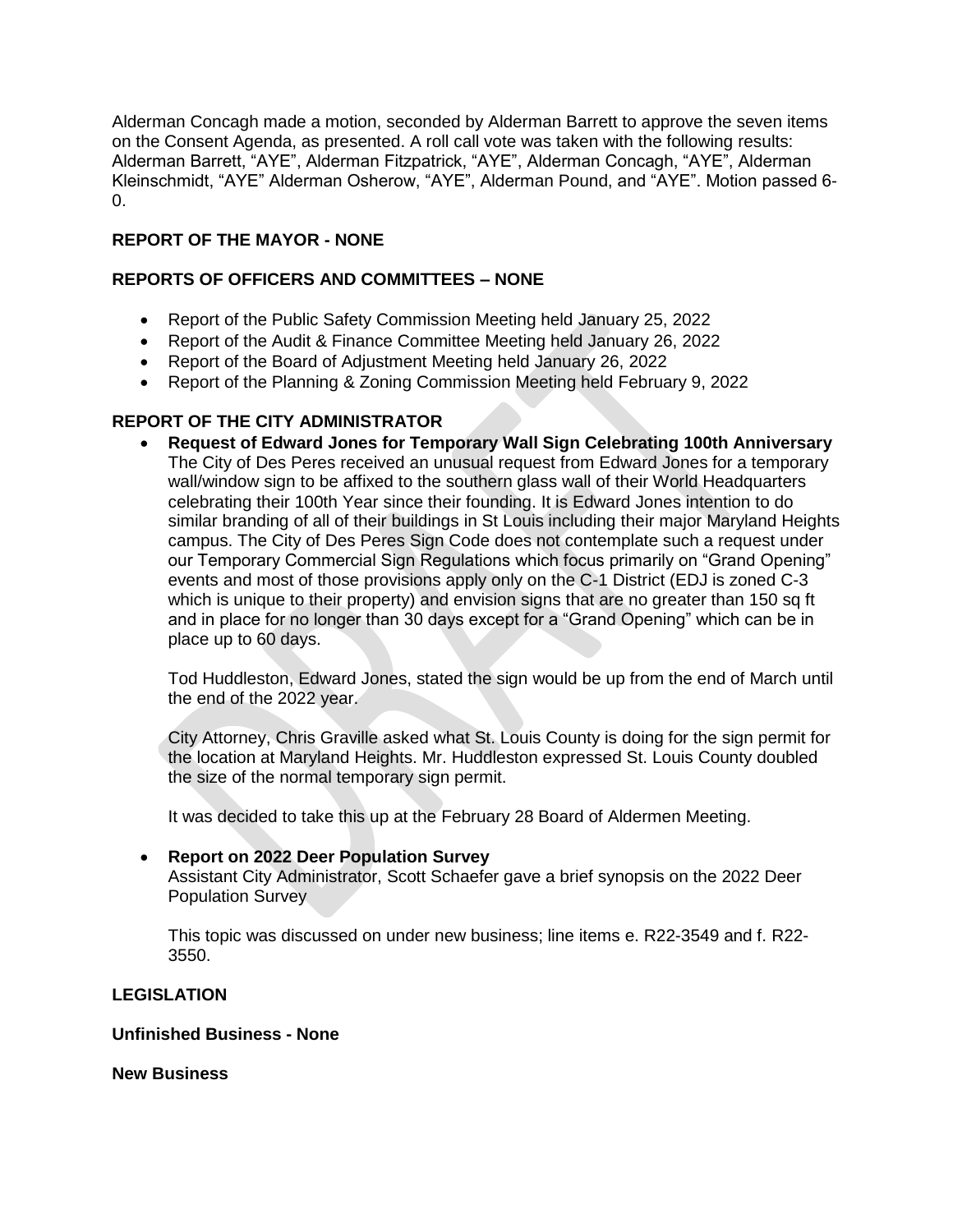City Administrator, Doug Harms stated Des Peres Home Owner, Steven Benz was in the audience and requested line item C. B22- 2947 under new business be read before the other legislation. The Mayor allowed the request.

Steven Benz, 2716 Dougherty Ferry, stated him and his wife have a manmade pound in their back yard. It turns out the pound is shared with 13213 Tablerock Drive located in Incorporated St. Louis County. In 2019, Mr. Benz took this topic to the Planning and Zoning Commission to see if he could acquire the other part of the land, however it never made it to the Board of Aldermen due to the delay of the lender.

## **c. B22-2948 An Ordinance Approving a Boundary Adjustment Plat Between 2716 Old Dougherty Ferry Road Located in the City of Des Peres and 13213 Tablerock Drive Located in Unincorporated St Louis County (Introduction – Request for Waiver of Rules and Consideration for Final Passage and Approval)**

Alderman Fitzpatrick read B22-2948 for the first time.

Alderman Fitzpatrick made a motion to waive the rules and have B22-2948 read for a second time, seconded by Alderman Kleinschmidt. A roll call vote was taken with the following results: Alderman Barrett, AYE", Alderman Concagh, "AYE", Alderman Fitzpatrick, "AYE", Alderman Kleinschmidt, "AYE" Alderman Osherow, "AYE", Alderman Pound, "AYE". Motion passed 6-0.

Alderman Fitzpatrick read B22-2948 for the second time.

Alderman Fitzpatrick made a motion, seconded by Alderman Kleinschmidt to approve B22-2948. A roll call vote was taken with the following results: Alderman Barrett, AYE", Alderman Concagh, "AYE", Alderman Fitzpatrick, "AYE", Alderman Kleinschmidt, "AYE" Alderman Osherow, "AYE", Alderman Pound, "AYE". Motion passed 6-0.

**a. B22-2946 An Ordinance Transferring and Reissuing the Conditional Use Permit for Operation of a Restaurant to F3 Des Peres LLC (dba/ Jimmy John's) Located at 1090 N. Ballas Road within the Des Peres Corners Shopping Center (Introduction – Request for Waiver of Rules and Consideration for Final Passage and Approval)**

Alderman Pound read B22-2946 for the first time.

Alderman Pound made a motion to waive the rules and have B22-2946 read for a second time, seconded by Alderman Osherow. A roll call vote was taken with the following results: Alderman Barrett, AYE", Alderman Concagh, "AYE", Alderman Fitzpatrick, "AYE", Alderman Kleinschmidt, "AYE" Alderman Osherow, "AYE", Alderman Pound, "AYE". Motion passed 6-0.

Alderman Pound read B22-2946 for the second time.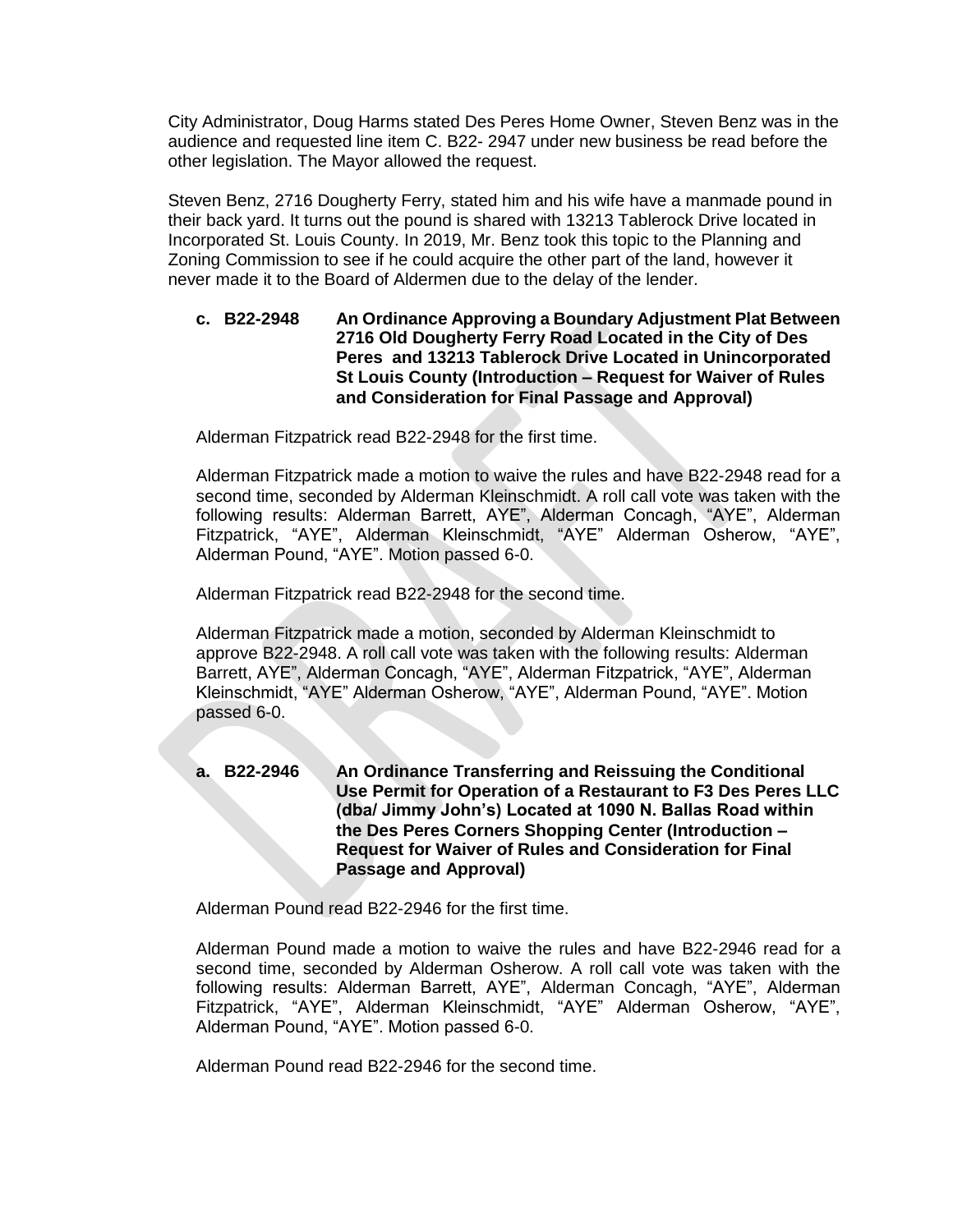Alderman Pound made a motion, seconded by Alderman Osherow to approve B22- 2946. A roll call vote was taken with the following results: Alderman Barrett, AYE", Alderman Concagh, "AYE", Alderman Fitzpatrick, "AYE", Alderman Kleinschmidt, "AYE" Alderman Osherow, "AYE", Alderman Pound, "AYE". Motion passed 6-0.

## **b. B22-2947 An Ordinance Authorizing a Professional Services Agreement PGAV LLC for On-Call Planning Services as May be Required by the Board of Aldermen (Introduction)**

Alderman Osherow read B22-2947 for the first time.

B22-2947 will be held over to the February  $28<sup>th</sup>$  Board of Aldermen Meeting for Consideration of passage and approval at that time.

## **d. B22-2949 An Ordinance Authorizing an Amended Lease Agreement with American Tower Corporation for Location and Joint Use of a Cellular Tower Located at the Department of Public Safety (Introduction)**

Alderman Kleinschmidt read B22-2949 for the first time.

B22-2949 will be held over to the February 28th Board of Aldermen Meeting for Consideration of passage and approval at that time.

**e. R22-3549 Resolution Requesting that the Missouri Department of Conservation Host a Managed Archery Deer Hunt in the Missouri Conservation Areas Located in Des Peres Known as Phantom Forest and Bittersweet Woods During the 2022 Archery Deer Season**

Alderman Fitzpatrick declined reading R22-3549. Alderman Kleinschmidt read R22- 3549.

Alderman Kleinschmidt made a motion, seconded by Fitzpatrick to approve R22- 3549. A roll call vote was taken with the following results: Alderman Barrett, "NAY", Alderman Concagh, "AYE", Alderman Fitzpatrick, "NAY", Alderman Kleinschmidt, "AYE" Alderman Osherow, "AYE", Alderman Pound, "AYE". Motion passed 4-2 .

f. **R22-3550 Resolution Authorizing an Application to the Missouri Department of Conservation for a Permit for the City of Des Peres to Sponsor a Contracted Deer Hunt Using a Sharpshooters on Private Property or City Owned Property to Cull Up to 50 Deer Within the Des Peres City Limits in the Fall of 2022 or Winter of 2023**

It was decided to table R22-3550 until the February 28<sup>th</sup> Board of Aldermen Meeting.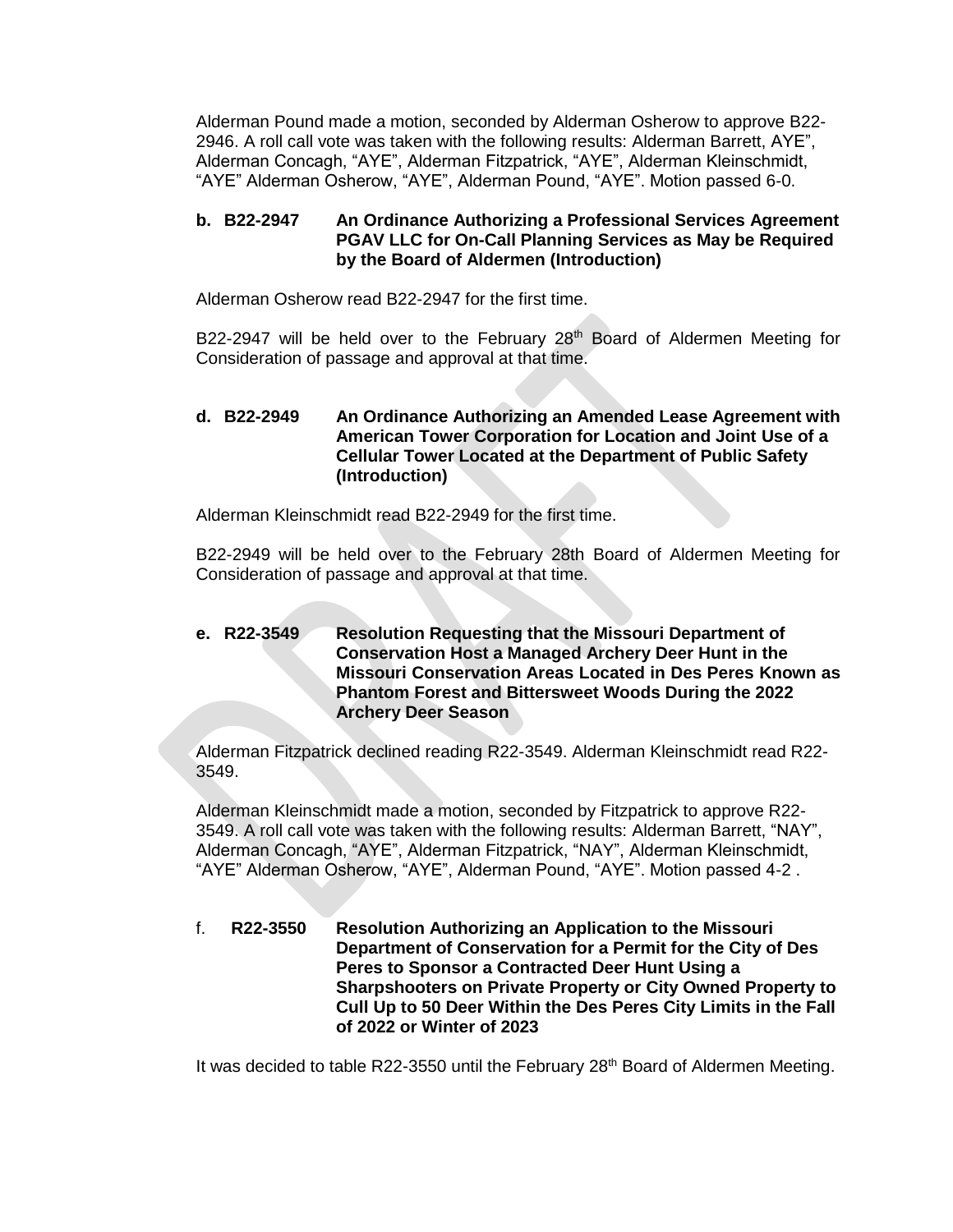## **MISCELLENOUS BUSINESS**

1. **Discussion - Part-Time Paramedic Program 2022 (Director of Public Safety)** The Director of Public Safety and The City Administrator requested authorization to proceed with hiring part-time paramedics in 2022 and potentially into 2023 to bridge our current shortage of paramedics. During 2022, we are hopeful that 3 current employees will complete paramedic training and the FF-MEMT on injury leave will return to duty. That would bring our total PSO-Paramedics and FF-Paramedic staffing back to our desired minimum of 9 paramedics (3 per crew) plus 3 supervisors with paramedic license as backups. The goal is to staff the Advanced Life Support Ambulance at all times with 2 paramedics which allow us to optimally have 2 paramedics on the ambulance at all times.

Alderman Barrett made a motion, seconded by Alderman Concagh to proceed with the hiring part-time paramedics. A roll call vote was taken with the following results: Alderman Barrett, AYE", Alderman Concagh, "AYE", Alderman Fitzpatrick, "AYE", Alderman Kleinschmidt, "AYE" Alderman Osherow, "AYE", Alderman Pound, "AYE". Motion passed 6-0.

- 2. **2021 Year End Crime Statistic (Director of Public Safety)** The Chief of Police gave an analysis of the city's year-end crime stats with cooperative numbers for the past 5 years.
- 3. **Set Work Session Date for Discussion of Building Renovations (City Administrator)**

City Administrator and the Board of Aldermen were unable to find an acceptable date for a work session on city hall renovations with an expressed desire that all members of the board should be able to participate. The City Administrator requested to set a date different from a board meeting date and set aside a couple of hours for discussion of what is viable and not-of-interest to the governing body.

The requested date was not finalized.

# **REQUEST FOR EXECUTIVE SESSION**

\_\_\_\_\_\_\_\_\_\_\_\_\_\_\_\_\_\_\_\_\_\_\_\_\_\_\_\_\_\_

Staff has not been notified by the Mayor or City Attorney of a request for Executive Session.

# **ADJOURNMENT**

Alderman Fitzpatrick made a motion, seconded by Aldermen Concagh to adjourn the regular meeting at 8:00 P.M.

Minutes Prepared by:

Amanda Hurley City Clerk

Minutes approved by the Board of Aldermen on the 28<sup>th</sup> day of February, 2022.